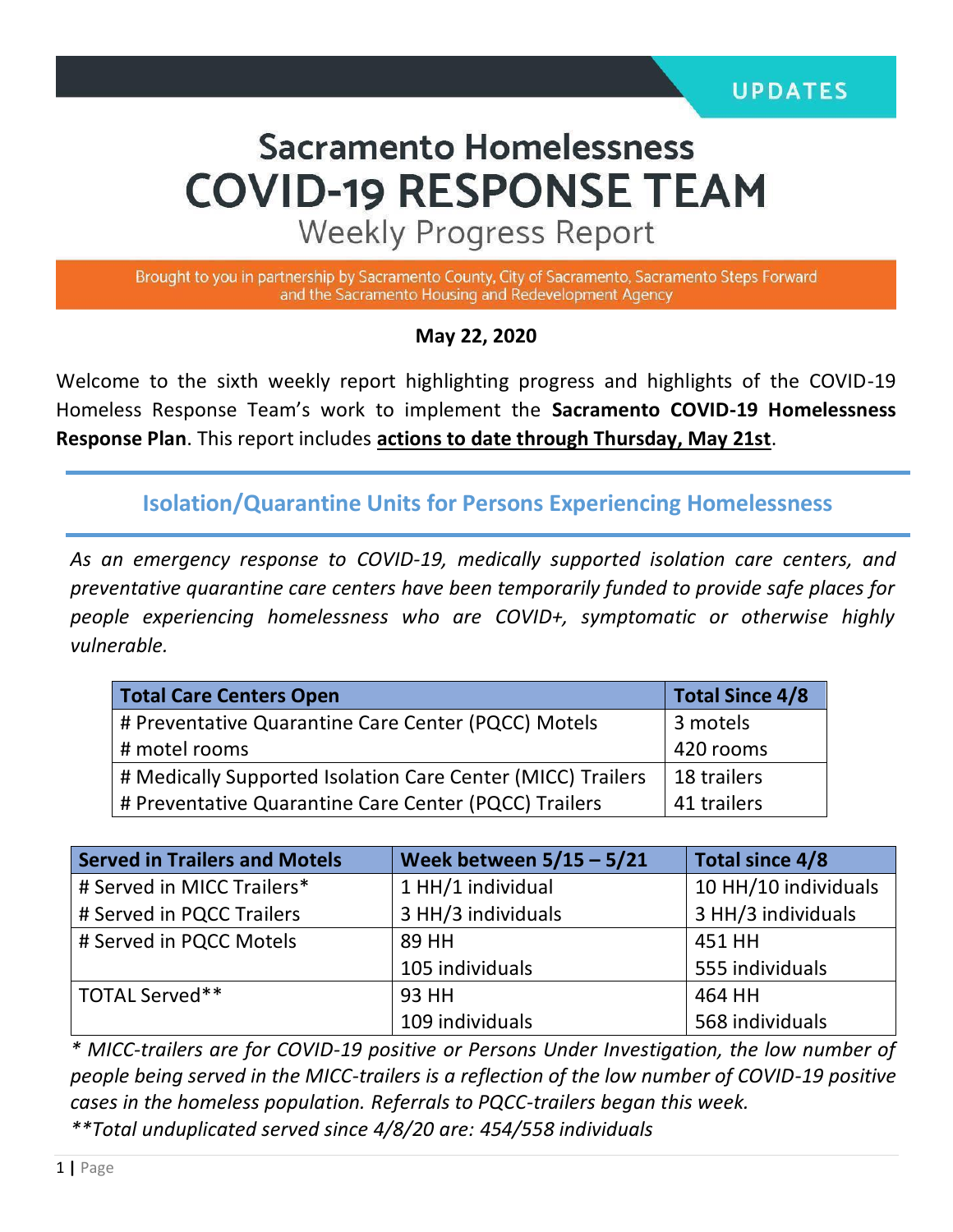- As testing in our largest congregate shelters found no incidences of COVID-19, the Response Team has implemented a plan for mixed-use of the trailers. Referrals to the PQCC trailers began mid-week, the number of people being served in the trailers is expected to increase as referrals to these units continue.
- A small number of Registered Nurses from the COVID-19 Medical Assistance and Supply Team (CMAST) will remain onsite to support the MICC-trailers and another number have been diverted to PQCC-motels and will provide onsite support to guests 7-days per week.
- Designated referral partners who are referring into the program include hospitals, Federally Qualified Health Clinics (FQHCs), outreach teams, correctional health, emergency shelters, law enforcement and other homeless service providers.



*Photos by: Hector Amezcua*

#### **Ensuring Safety and Health for Persons Living Outdoors**

*This strategy is focused around providing coordinated support to people who are unsheltered to remain safely in place per CDC guidance to slow the spread of COVID-19.*

| <b>Sanitation Stations</b>  | Total since 4/8 |  |  |
|-----------------------------|-----------------|--|--|
| <b>Handwashing Stations</b> |                 |  |  |
| <b>Toilets</b>              |                 |  |  |
| Locations                   |                 |  |  |

*\*Placement of stations is dynamic, and equipment may be moved*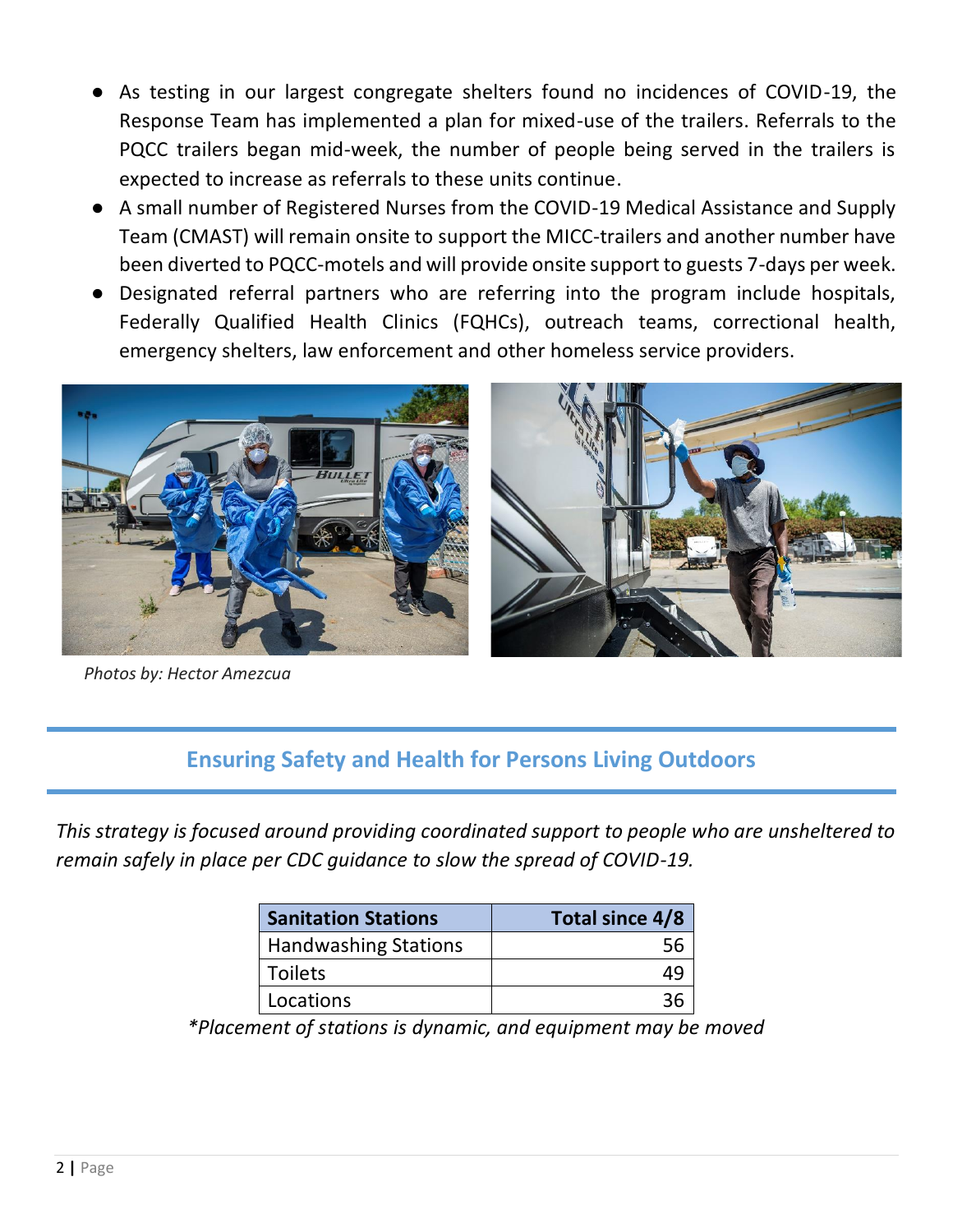| <b>Encampment Activities</b>             | <b>Week between</b><br>$5/15 - 5/21$ | Total since 4/8 |
|------------------------------------------|--------------------------------------|-----------------|
| # Meals served through Loaves and Fishes | 1,000                                | 6,600           |
| # Meals served by Sacramento Covered     | 2,000                                | 12,800          |
| # Meals served by volunteer groups*      | 5,969                                | 11,938          |

*\*This is the second week of tracking for meals served by volunteer groups, which includes organizations funded by Donate4Sacramento. We will continue to report on this number.* 

| <b>Encampments and Outreach</b>                | Total |
|------------------------------------------------|-------|
| # Designated Outreach Navigators               | 37    |
| # Encampments Identified with 20+ individuals  | 41    |
| # Encampments Identified with < 20 individuals | 38    |
| <b>TOTAL Encampments Identified</b>            | 80    |

- The Response Team is implementing a pilot expansion of water bottle delivery to six sites with satellite delivery services for one month. Additional methods for providing water continue to be assessed as well.
- A network of 28 volunteer group, 20 groups funded by Donate4Sacramento, have been delivering food and water to encampments.
- Medical assistance has been provided to 37 encampment areas to date by volunteer medical students from UC Davis Medical School and California Northstate University, local health care providers and a Medical Integrated Health Unit.
- A private provider of trash removal services has been contracted for clean-up near sanitation station locations and in areas where food is distributed. This COVID related service augments clean-up occurring by the City and County.
- Servicing of sanitation stations is included with the deployment of the stations and will continue.





*Photos by: Hector Amezcua*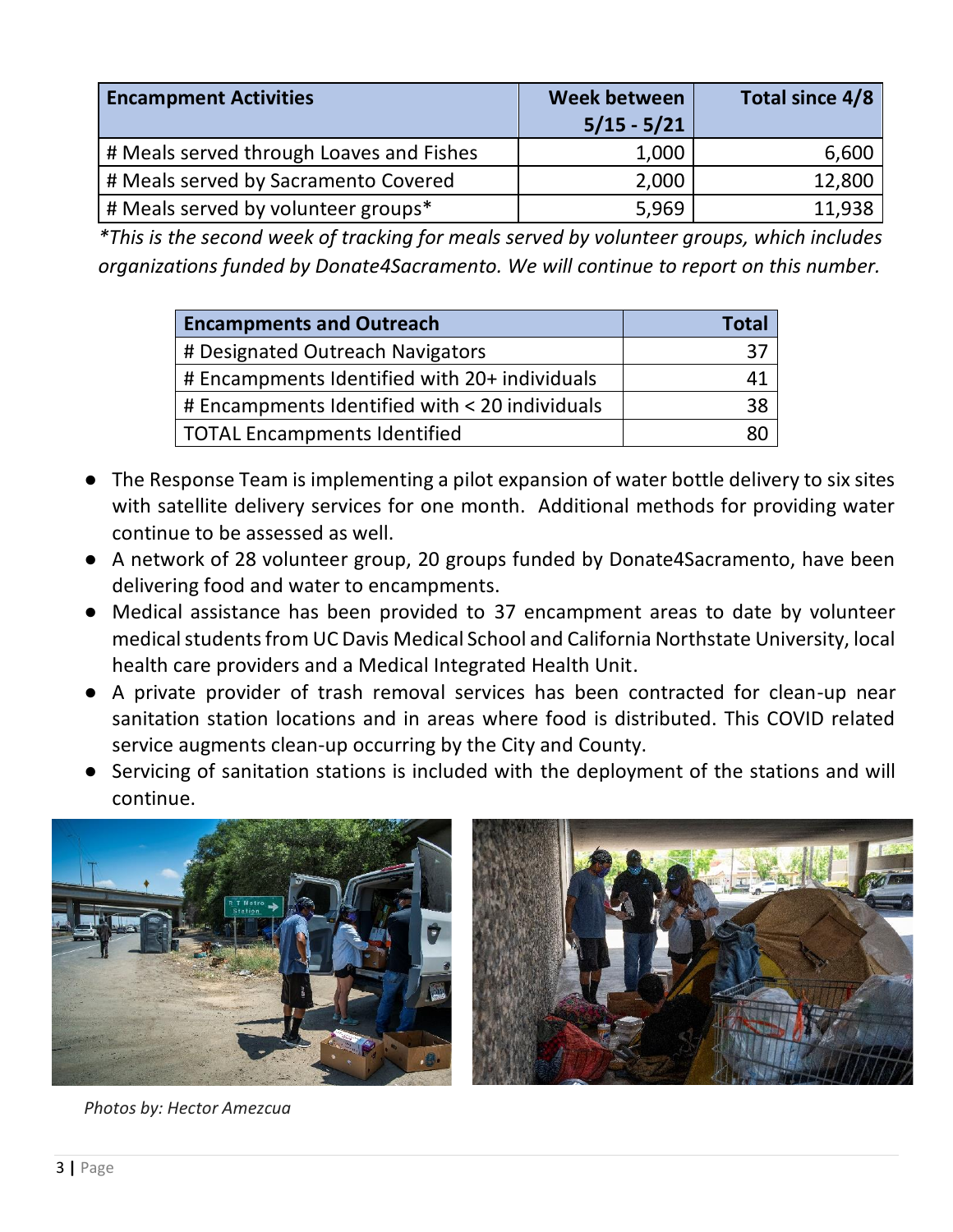## **Keeping Existing Emergency Shelters Safe and Operational**

*This strategy ensures that existing shelters can safely remain open following CDC guidelines, moving vulnerable guests into COVID prevention care centers, and continuing to serve the general homeless populations.* 

- Elica Health's Health on Wheels mobile clinic continues to visit eight congregate shelters per week to provide primary care, emergency dental services and testing for COVID-19.
- The Nurse Advice Line for shelter staff to access real-time, health services support is as follows: Monday-Friday 9-5PM and Saturday-Sunday 10AM-4PM.
- Held weekly calls with private and publicly funded shelters.



*Photos by: Hector Amezcua*

# **COVID Testing**

*County Public Health with medical partners are completing robust COVID testing at shelters, encampments and isolation/quarantine care centers with the goal of being able to do widespread testing to ensure the health and safety of people experiencing homelessness.* 

| <b>Testing Locations</b> | <b>Testing Partner</b> | # Tests             | <b>Positive</b> | <b>Negative</b> | <b>Pending</b> |
|--------------------------|------------------------|---------------------|-----------------|-----------------|----------------|
|                          |                        | <b>Administered</b> | <b>Results</b>  | <b>Results</b>  | <b>Tests</b>   |
| <b>Shelters</b>          | Elica Health           | 183                 | 0               | 183             |                |
| Encampments              | Joan Viteri            | 52                  | 0               | 52              |                |
|                          | <b>Memorial Clinic</b> |                     |                 |                 |                |
| Isolation/Quarantine     | <b>DHS Medical</b>     | 179                 |                 | 178             |                |
| <b>Care Centers</b>      | <b>Staff</b>           |                     |                 |                 |                |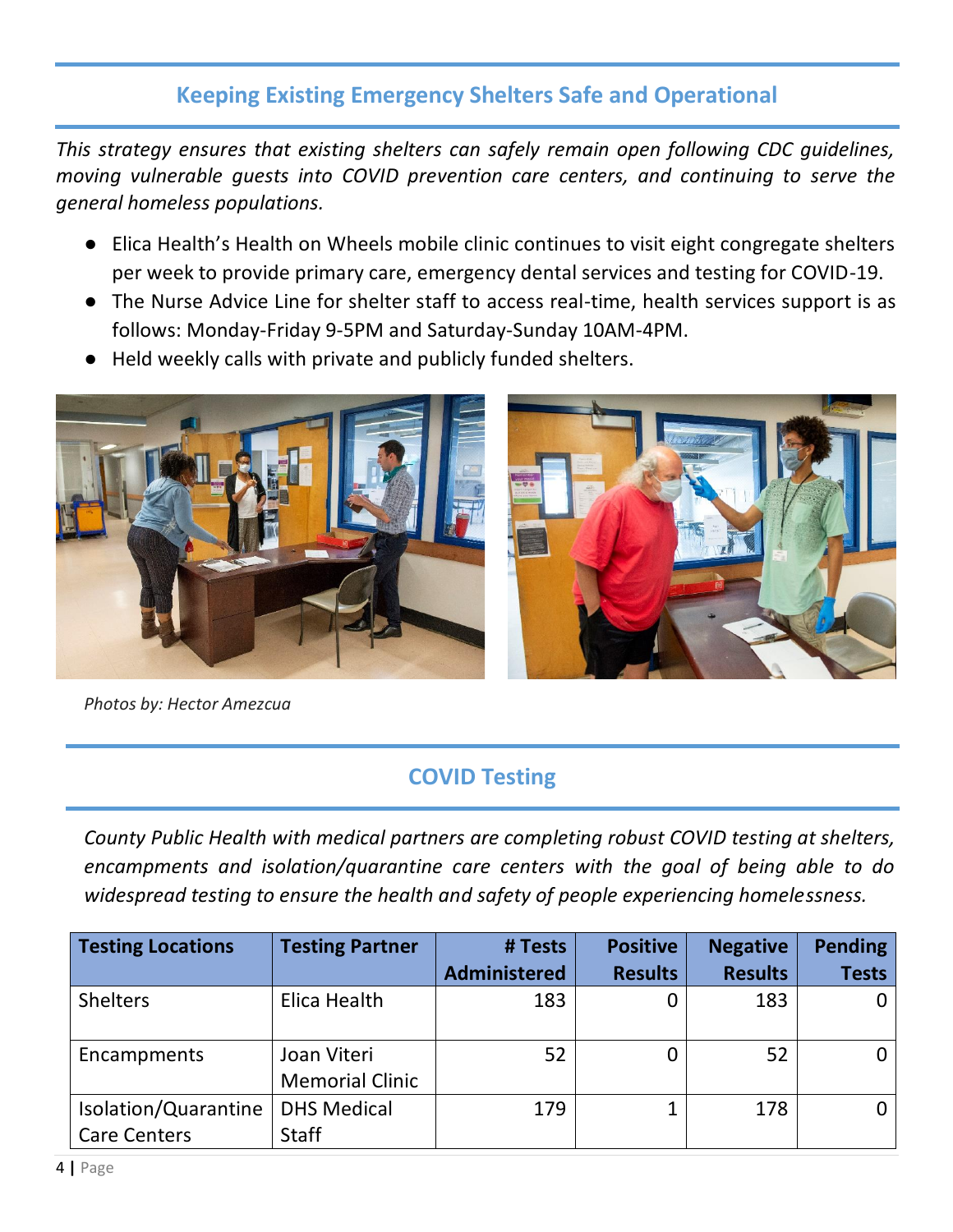- COVID testing has been completed at large congregate shelters and the majority of family and youth shelters. Testing will continue at shelters that have not been tested.
- The Department of Health Services provides 200 tests per week to the Joan Viteri Memorial Clinic (JVMC) medical team to test unsheltered people experiencing homelessness. Testing will continue in encampments.
- Testing is a condition of referral into the isolation/quarantine care centers. DHS medical staff will continue to administer tests at those locations to guests.



*Photos by: Hector Amezcua*

#### **Access to Housing**

Strategies to improve access into permanent housing include:

- The Response Team is accelerating work on strategies to maximize housing placements as persons exit Isolation/Quarantine units, that can include increasing access to existing market units, new acquisition/rehabilitation projects. A Re-Housing Strategy is anticipated to be brought before the City and County governing bodies in June.
- Sacramento is one of eight communities in the State to receive technical assistance from HUD on Re-Housing.

In addition, housing efforts continue more broadly:

● Since April 8, 30 families have moved into permanent housing from the City's Pathways and the County's Flexible Supportive Housing Program with a Housing Choice Voucher.